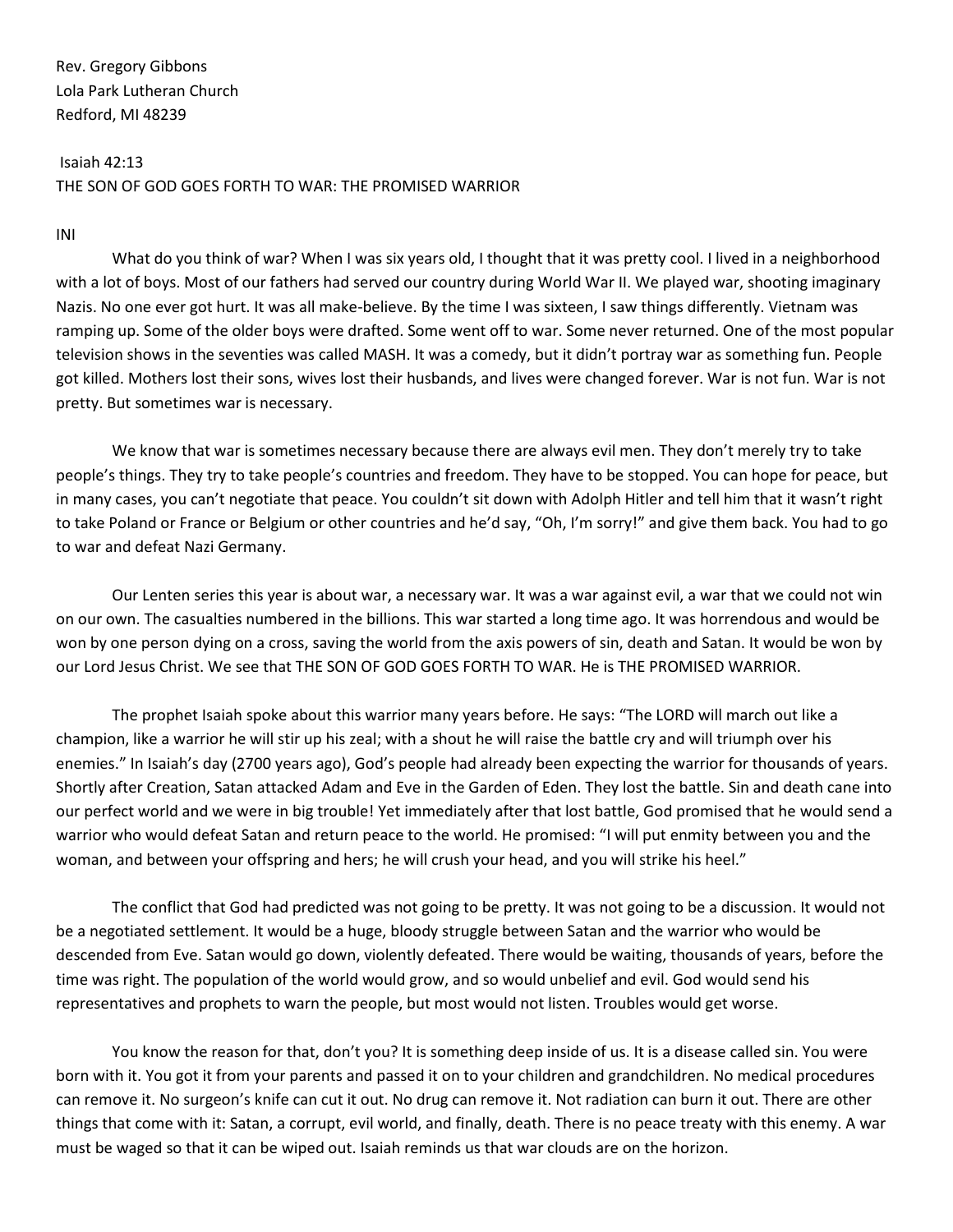Today is Ash Wednesday, the first day of Lent. We are reminded of our helplessness and our mortality. The traditional words for the imposition of ashes state: "Remember, O man, that you are dust, and to dust you will return." We know our sin and our sinfulness. We know what lurks in our hearts: greed, lust, anger, hatred, envy, jealousy, discontent, ingratitude, and much more. We know how that sinful condition has led us to commit many sins of thought, word, and deed. We have sinned against God and we have sinned against our fellow man. We have sinned knowingly, and we have sinned unaware. We have sinned as children, and we have sinned as adults. Sometimes we try to fight it, and sometimes we give in to our sinful impulses. God's Law demands nothing less than total perfection and we can't achieve it. We are fighting not against flesh and blood, but against Satan, the world and our own sinful flesh. We are not going to win that war. We are weak; we are weary; we are worn, we are helpless. As we take an honest look at our own lives, we say with the Apostle Paul: "What a wretched man I am! Who will rescue me from this body that I subject to death?"

We aren't going to do it, but God could, and he did. God gives us hope. More than that, God gives us a champion who will march out. Isaiah spoke many times in his prophecy of who that champion will be. He would be born of a virgin. He would be a world ruler. He would bring justice to the nations. His deep, battle wounds would result in our ultimate healing. Isaiah didn't know when he would come, but he was certain of this: He would come. He would come when the time was right for God, for the world, for you and me. 2000 years ago, he came!

He came in all humility. He was born in a stable in a little town called Bethlehem. He grew up in an insignificant village called Nazareth. He learned the trade of a carpenter. He looked just like any other man. But he was a warrior, and what a warrior! He wasn't huge with bulging muscles like Goliath. He wasn't a weakling who knelt in fear and cringed before his enemies. He was the very Son of God. Who do you think threw Satan out of heaven? As Joshua was near Jericho, and the walls were about to fall, who was that men "Standing in front of him with a drawn sword in his hand?" Who single-handedly struck down 185,000 Assyrian soldiers who were about to attack Jerusalem? The Lord of hosts in the Old Testament was the preincarnate Christ. He is not a wimp; he is a warrior and a winner! He loves the people he has created, and he came to save them.

He is someone so strong that he can willingly allow others to take him captive. This was after he had knocked them to the ground to show the power of his divine Word. He would allow them to beat him, whip him, and nail him to a cross. This was all part of God's plan of salvation for the human race. He endured it all, knowing that he could stop it at any time. He was the one who brought the universe into existence simply by saying, "Let there be!" If he wanted, he could have sent twelve legions of angels to prevent all these things. The Jewish leaders and the Roman soldiers could not kill him. Only he could willingly give up his life, and he did so that he could destroy all our enemies.

There have been many famous warriors over the ages: the samurai, the ninja, Navy seals, and others. None of them could hold a candle to this warrior because none of them possessed what he had inside him. He didn't need body armor or weapons. He was just like us, but with one important difference. He was without sin. He was pure and holy. He was righteous and good. He was our substitute. He never sinned, not once. Never did he have an impure thought, a cross word, or improper action. Even in battle, his only motive was love, pure love for both friend and foe alike. You know his name. That name pointed to his purpose. He would be given the name Jesus because he would save his people from their sins.

Our promised warrior would come with a unique battle cry. He would not speak it as he entered the battle, but rather after the battle had been fought. You've heard that battle cry every Good Friday. "It is finished!" Everything had been completed. His work was accomplished. Our sin was paid for, completely. Nothing more would ever need to be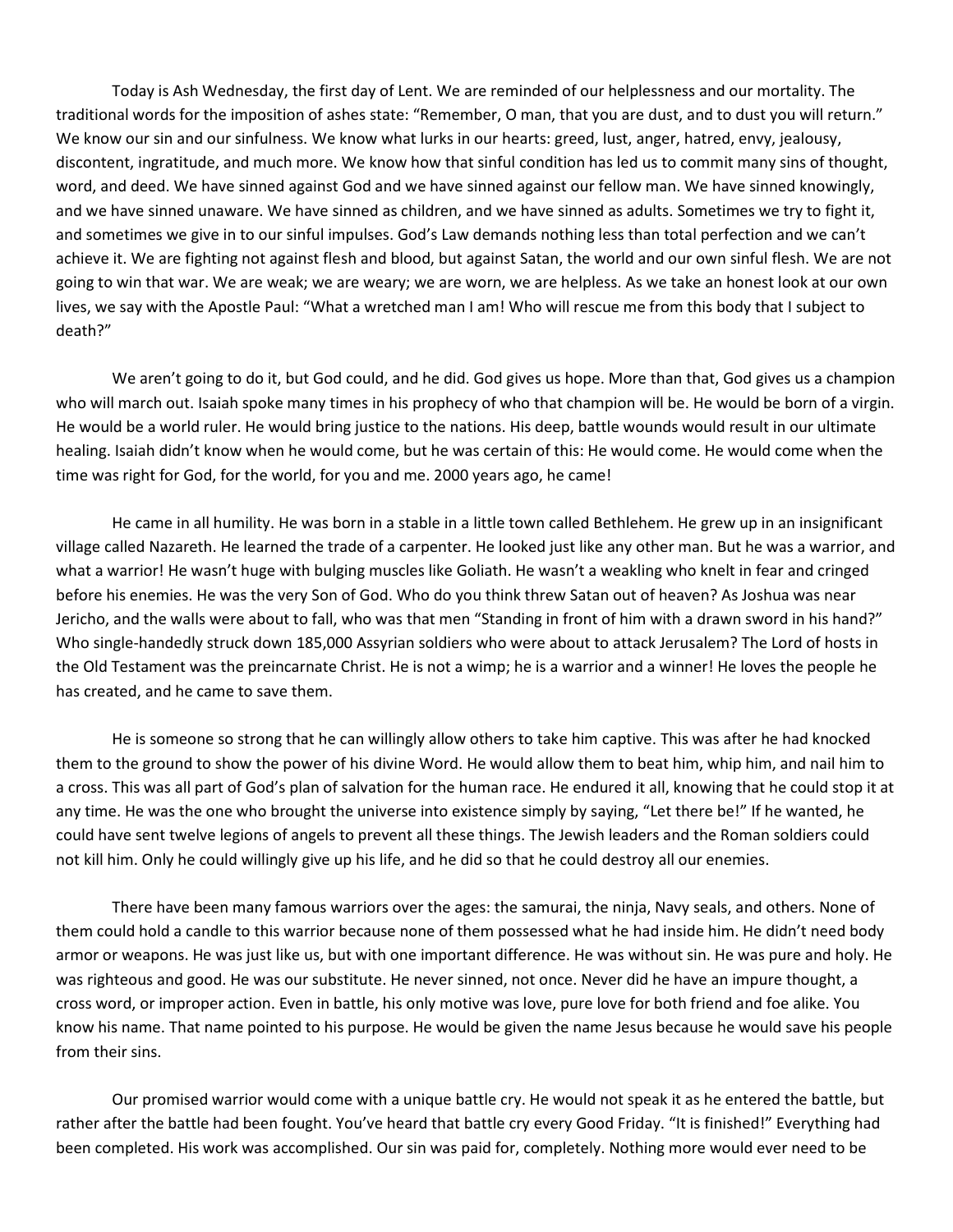done as far as our salvation was concerned. We are clothed with the very righteousness of Christ. His victory is our victory. Isaiah would say it like this: "Speak tenderly to Jerusalem and proclaim to her that her hard service has been completed, that her sin has been paid for, that she has received from the Lord's hand double for all her sins."

Let there be no doubt that Jesus Christ, the promised warrior came and won the war for our souls. It wasn't easy. It came with great pain and it cost him his life. But the one who laid down that life would also take it up again and we will celebrate it on a Sunday seven weeks from now. That is the great news. He has conquered sin, and hell, and even death itself.

Ash Wednesday is indeed a day that we see our sin. We grieve over what we have thought, said, and done. And we should! But we walk away tonight, knowing that our guilt has been taken away. God no longer sees our sins. He reminds us of our baptism as our sins were washed away and we were received back into God's family. We receive Holy Absolution as God speaks to us and assures us of that forgiveness. We go to the supper that Jesus instituted, where he gives us his very body and blood to personally assure us individually that our sins are forgiven.

And then, we go out into the world, back to our families and our jobs and our lives, knowing what God has done for us. We forgive others, as Christ has forgiven us. We thank the promised warrior who did what we could not do. We rejoice and say with King David of old: "In peace I will lie down and sleep, for you alone, LORD, make me dwell in safety." AMEN.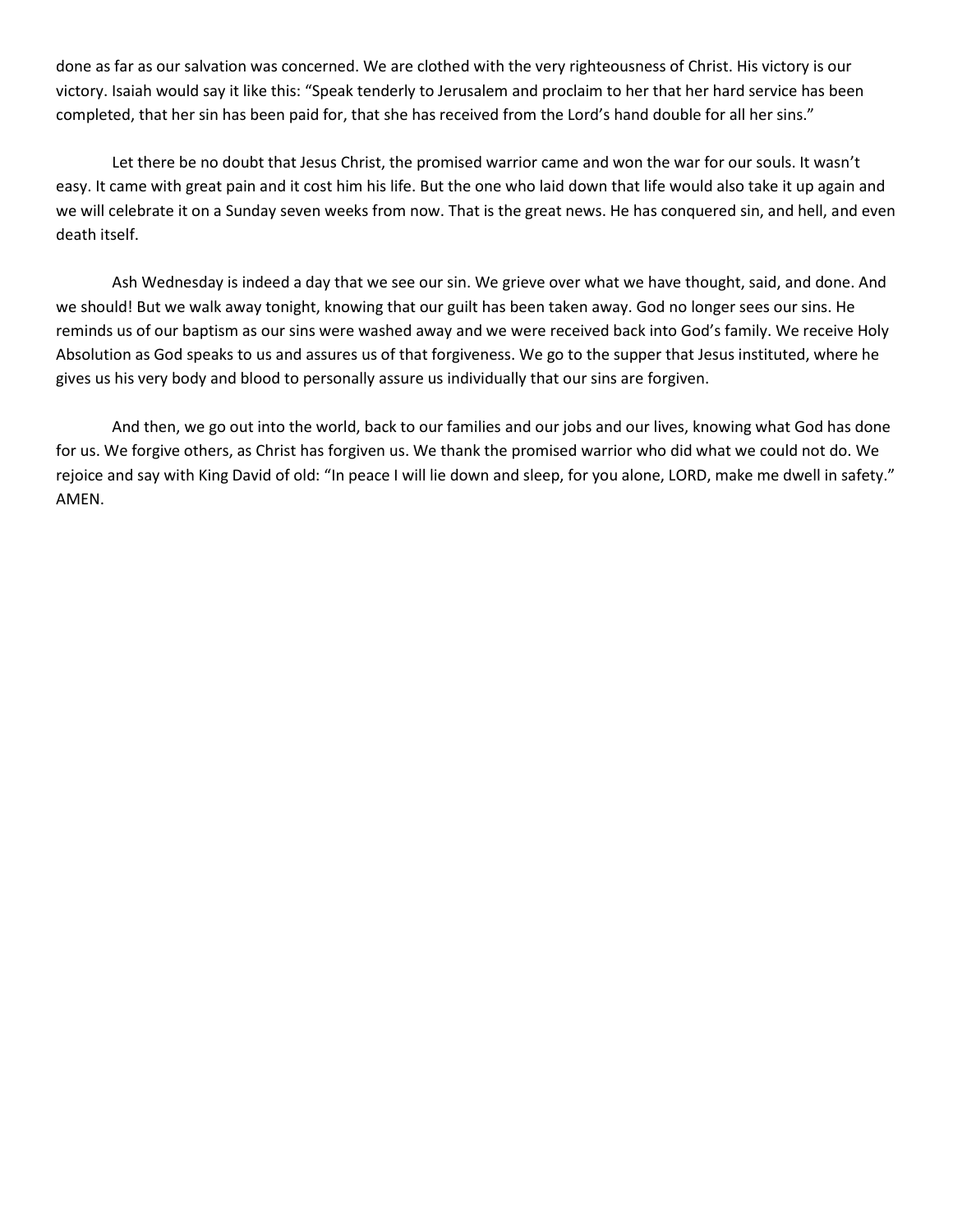John 11:33-37 THE SON OF GOD GOES FORTH TO WAR: THE HIDDEN WARRIOR

INI

Back when I was in college, a number of us went to Milwaukee to watch the Bucks play the Detroit Pistons. We got to the game early and were walking around the arena. I saw a man sitting in the stands, and he looked so tall. Then he got up and I was amazed at how large he really was. It was Wilt Chamberlain, all 7'4" of him. He was huge. He would be playing the next night with the Los Angeles Lakers. You really couldn't hide Wilt. There have been other warriors that are less conspicuous. We have probably all seen them in everyday life. Many of them are probably living in nursing homes now. They fought for our country during World War II and Korea. Some were recipients of medals for bravery. They saved many lives, but you wouldn't know it. They were hidden warriors.

During the Lenten season, we are looking at the Son of God who goes forth to war. This war would change the whole world. But Jesus did not look like a warrior. If you saw him on the street, you would not gasp at his height or bulging muscles. He looked just like anyone else. You could say that he was A HIDDEN WARRIOR!

Jesus was just like us in many ways. The Scriptures tell us the he got tired, hungry and thirsty. When he was a child, he grew up just like any other child. "Jesus grew in wisdom and stature, and in favor with God and man."

There was one difference and it was a big one. He had no sinful nature. He was completely without sin. Just think about what that must have been like for his parents. We know how frustrated we become with our children at times. They talk back and sass and refuse to do what we ask. They demand to get their own way. Jesus was always respectful and obedient. Mary and Joseph never had to give him a time out or a spanking or send him to his room.

St. Peter tells us that we were redeemed from sin, death, and the power of Satan "with the precious blood of Christ, a lamb without blemish or defect." He continues, "He committed no sin, and no deceit was found in his mouth." For us, that is unbelievable. We can't imagine such a thing. Sin clings to everything we do, every day. We can't live a perfect, sinless life. But Jesus could, and did! He was the perfect sacrifice. There has never been a human being like Jesus. You couldn't tell that he was sinless by looking at him, but he was!

You would have seen that he was different. Every year Jesus went to Jerusalem for the Passover festival. As a twelve-year-old, he went with his family just as he always had. Jesus showed that he had come for the upcoming battle. He looked just like any other twelve-year-old boy as he discussed Scriptural matters with the rabbis, but his words gave evidence that he was much more than an average boy. They would see the hidden side of Jesus.

Sometimes you could see his power as he performed miraculous signs. On one occasion Jesus arrived in Bethany at the home of friends: Lazarus, and his sisters Mary and Martha. Lazarus had died and had been buried for four days. Mary, understandably, was crying. "When Jesus saw her weeping, and the Jews who had come along with her also weeping, he was deeply moved in spirit and troubled. 'Where have you laid him?' he asked. 'Come and see, Lord,' they replied. Jesus wept. Then the Jews said, 'See how he loved him!'"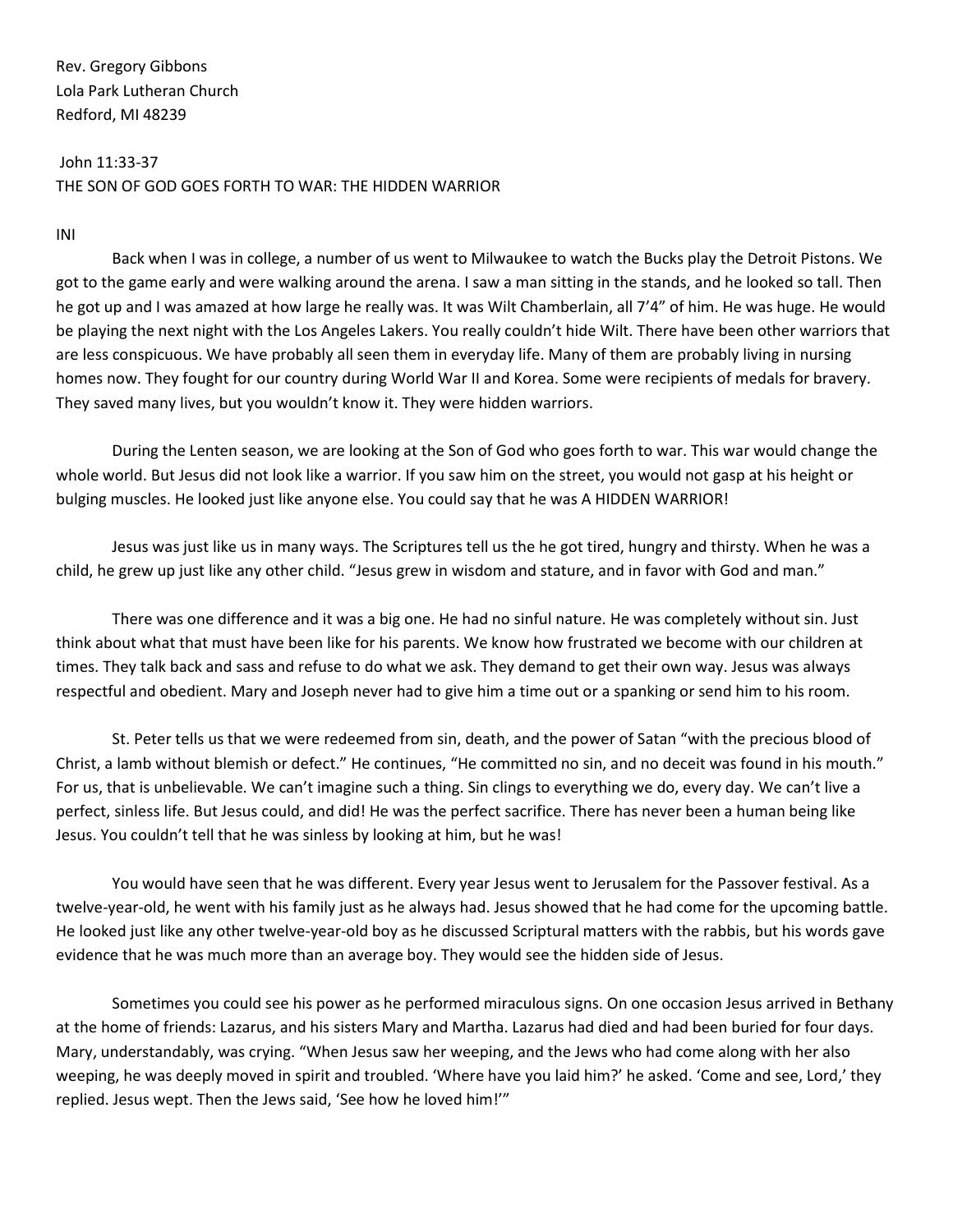We have the shortest verse in the Bible. "Jesus wept!" It tells us so much about him. These weren't fake tears like an actor could emote. They were real. His friend Lazarus had died. He knew the impact the death had on his sisters and friends. Jesus had spent time with the family. They had eaten together, laughed together, and now cried together. Jesus felt their pain.

You know what that is like, don't you? We go through it so many times in our lives. We lose our grandparents, mother, father, best friends, even our children. We feel the pain even when we lose a dog. We cry not only on the day of death and the funeral, but other times in the months and years ahead. We cry on birthdays, anniversaries, Thanksgiving and Christmas. We cry sometimes when we look at pictures or hear a song on the radio. Tears are natural. We cared and loved that person. And Jesus does as well!

We shed other tears. We think about how we have hurt other people, including the people we love the most by thoughtless things we have said and done. We didn't think about what we said. Sometimes we didn't even care. We wanted to hurt them. We were totally selfish. There are many times we cannot undo what we did. We look back upon our lives and weep. And we should! But Jesus came for our sins!

People at Bethany were wondering: "Could not he who opened the eyes of the blind man have kept this man from dying?" Jesus shed tears because of the damage sin had done. Death was not part of God's plan for this world. It was introduced by Satan. We hate it. And the people hated it as well. Everyone was talking about Jesus' recent miracle of giving sight to a blind man. Why didn't Jesus use some of that power to heal Lazarus? Martha wondered the same thing.

They all knew that there was something special about Jesus. We know his power. He brought the universe into existence. Whether you go big with looking at trillions of galaxies or whether you go small looking at the atomic structure of things or you look at all the different species of animals or consider the human brain or many other things, you think of the unlimited creativity, brilliance, and power to make these things happen. Nothing was by accident.

St. Paul write: "Christ Jesus, who being in very nature God, did not consider equality with God something to be used to his own advantage; rather, he made himself nothing by taking the very nature of a servant, being made in human likeness." Jesus is the very Son of God. He is not 50% man and 50% God. He is unique. He is 100% man and 100% God. Martin Luther said that trying to understand this was like trying to illumine the sun with a candle.

That is what we can't understand. The eternal Son of God became a man born in time. He always had his divine nature, but now he added a human nature to his perfect, almighty self. He became one of us. We call that the incarnation. He would humble himself and become not only a human being, but the lowliest of servants. He emptied himself. He set aside the divine glory and power that he had as God. But there were rays of his divine power that would show forth at times.

And this was one of the times! He told Martha that she would see the glory of God. You know the rest of the story. Jesus walked out to the grave and in a loud voice said, "Lazarus, come out!" And Lazarus came out! Jesus showed his power. Death had to yield to the one who gives life. Jesus was getting ready for the final battle that would take place just a short time later.

We know the damage that Satan has done to our lives and to the lives of everyone around us. He wants nothing more than to see us feel weak and helpless. He wants to take away our faith and lead us all to hell with him. He is more than any one of us can handle, alone or collectively. But we have the perfect Son of God who comes as the perfect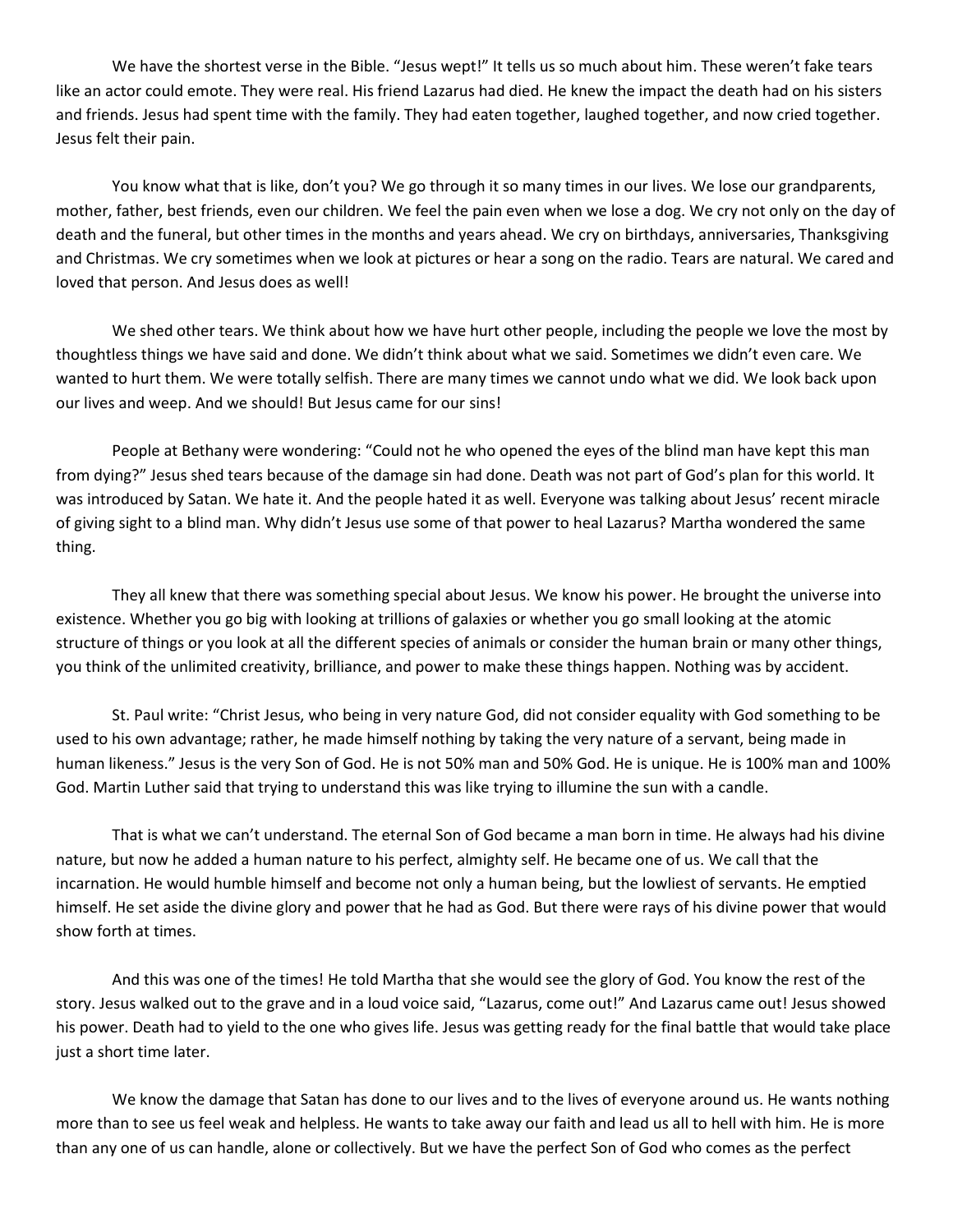sacrifice for our sins. If Jesus was only a perfect human, his life would only count for himself, but since he is the Son of God, his sacrifice could count for every man, woman, and child in this world. His holy, precious blood is the very blood of God. His sacrifice was perfect and complete for every one of us.

Jesus called Lazarus his friend. He calls us his friends as well. He said, "No greater love has one than this, that he lay down his life for his friends." That is what Jesus did on the cross, so that you and I might have forgiveness and life. He has brought us into his family through the washing of water and the Word in Holy Baptism. He has promised to be with us always as we go through the trials and temptations of this world. He is there for us, always!

We continue to struggle. Maybe our pain is physical. Maybe it is emotional. We struggle with fears and doubts. Sometimes God seems so far away. We pray, but it seems as though he is not listening. We read the Bible, but it doesn't seem to speak to you. It seems as though he were hiding. But he is hiding in plain sight in his Word and sacraments.

We know that Satan is always there, like a roaring lion looking for someone to devour. But remember this: "The one who is in you is greater than the one who is in the world." Jesus is more powerful than Satan. He controls the universe with one hand while his other hand is wrapped around you. We can't see it with our physical eyes, but we can see it through the eyes of faith. Jesus will bring us safely to our heavenly home. You matter to him. He cares about you!

He fights for us every day. He makes all things in our lives work for our good, even if we can't see his purpose at the time. He listens to every prayer we speak. He has assigned his holy angels to watch over us as spiritual battles are waged for our souls.

Jesus cared about Lazarus. And he cares about you and me as well. The cross proves it. He would lay down his life so that you might live and live eternally. He's got the whole world in his hands, and he has you in his hands as well. You are in the hands of a mighty warrior. Trust him! AMEN.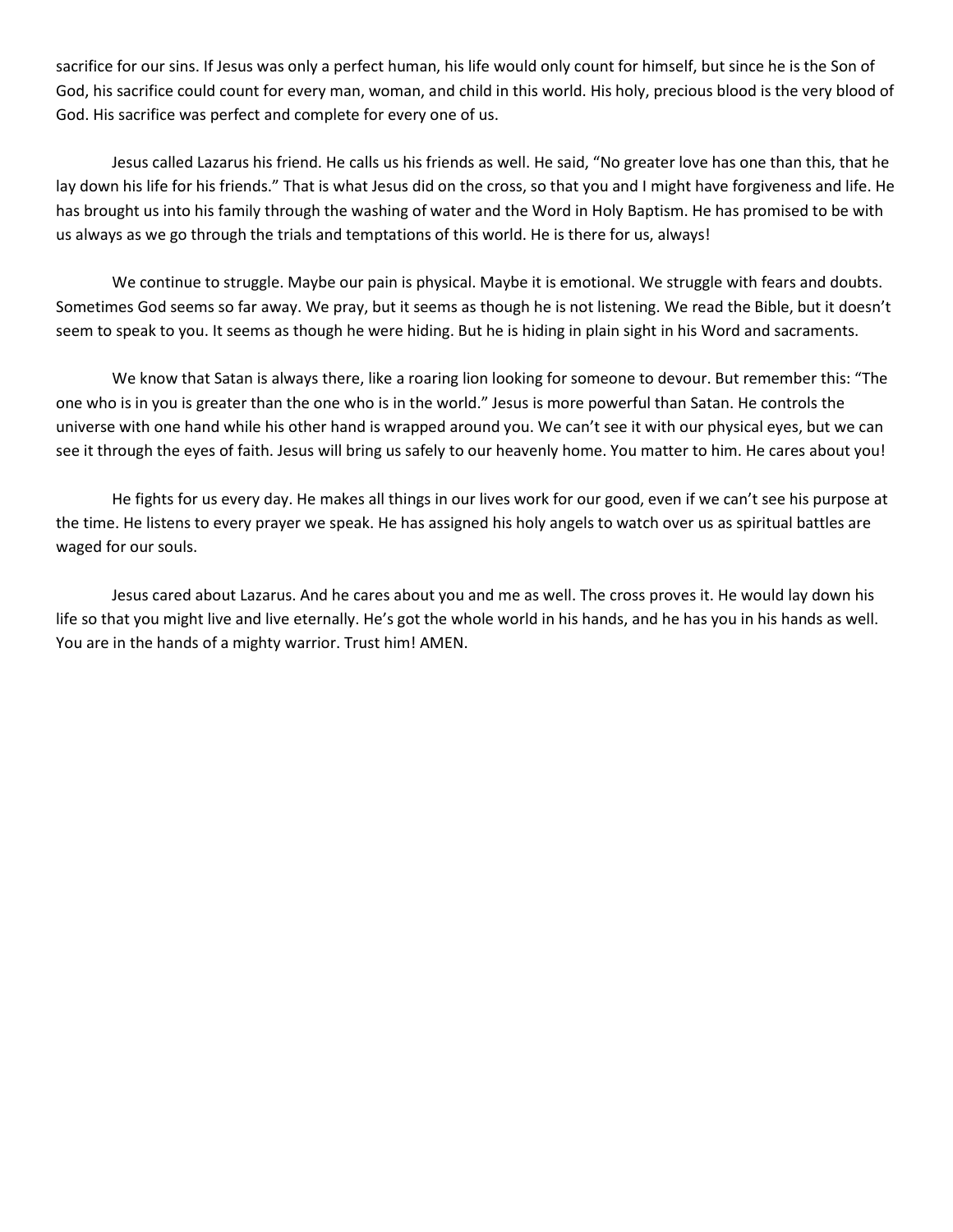# Hebrews 4:15 THE SON OF GOD GOES FORTH TO WAR: SKIRMISHES

#### INI

Have you ever heard of the term "captology?" Maybe you have, maybe you haven't, but you probably have seen how it works. It is a technology designed "to change people's beliefs and behaviors." If you use your computer to any degree, you will see exactly how it works. Social media uses it to get people to divulge their personal information. You may not give out your social security number, credit card numbers, and other important things, at least I hope not. These people learn about you anyway. You may click a website that offers vacation homes. You might be intrigued by one or another. Suddenly two weeks later, those homes show up on your computer as ads. They want you to take another look at them and think, "Maybe, I should rent this place!" Somehow people know that I have a beagle. It is amazing how many websites pop up showing me beagle t-shirts, jewelry, and quilts. It is all by design. The computer programmers understand human behavior very well. They want to manipulate our behavior, and often succeed!

This is nothing new. It has been going on for centuries. Satan has done his work very well on the human race. He knows our sinful nature and how to manipulate it. He is sneaky and stealthy. He uses lies and half-truths, whatever it takes. He wants to hurt us and turn us against God. You know how he succeeded with our first parents and you know how he has succeeded with you time and time again. He had an even bigger target in mind. That was our Lord Jesus. If Satan could have gotten Jesus to fail, there would be absolutely no hope for us. Satan would not win, even once. Tonight, we look at SKIRMISHES.

Satan made many attacks upon Jesus, but he never won. Jesus always overcame his attacks. The writer to the Hebrews tells us: "We do not have a high priest who is unable to empathize with our weaknesses, but we have one who has been tempted in every way, just as we are-yet he did not sin."

We know what Satan's temptations are like, don't we? We can look back on our lives and see many stupid things that we did. We wonder what we were thinking. Jesus faced them all. The Scriptures tell us much about Jesus' life; there is also much we don't know. He would begin his public ministry at the age of thirty. What happened in those years before that? Jesus would be the perfect Lamb of God. He would resist all of Satan's temptations.

Have you ever thought about that? Think back to when you were a child or a teenager. Didn't you face Satan's temptations? Didn't you listen to him and find yourself in big trouble? Do you think Jesus didn't face the temptation of not listening to Mary and Joseph when it came to washing the dishes or cleaning up the carpenter's shop? If Jesus was perfect and refused to sin, don't you think that the other children mocked him unmercifully? Don't you think that there were many children who didn't want to hang around Jesus, because he was too goody-goody? Do you remember what it was like going through puberty? Do you remember what it was like when you were in your early twenties and the temptations you faced then? Jesus would face all those things. And he would resist those temptations.

When Jesus was baptized, the Father spoke of his beloved Son, with whom the Father was well-pleased. That tells us that Jesus had resisted all the temptations of Satan up to that point. Now Satan would ramp things up, and that was how the Father and Jesus wanted it to be. Jesus would be led out into the wilderness for forty days. He would go without food for that time. He would be at his weakest human point. He would be weak and weary. Satan would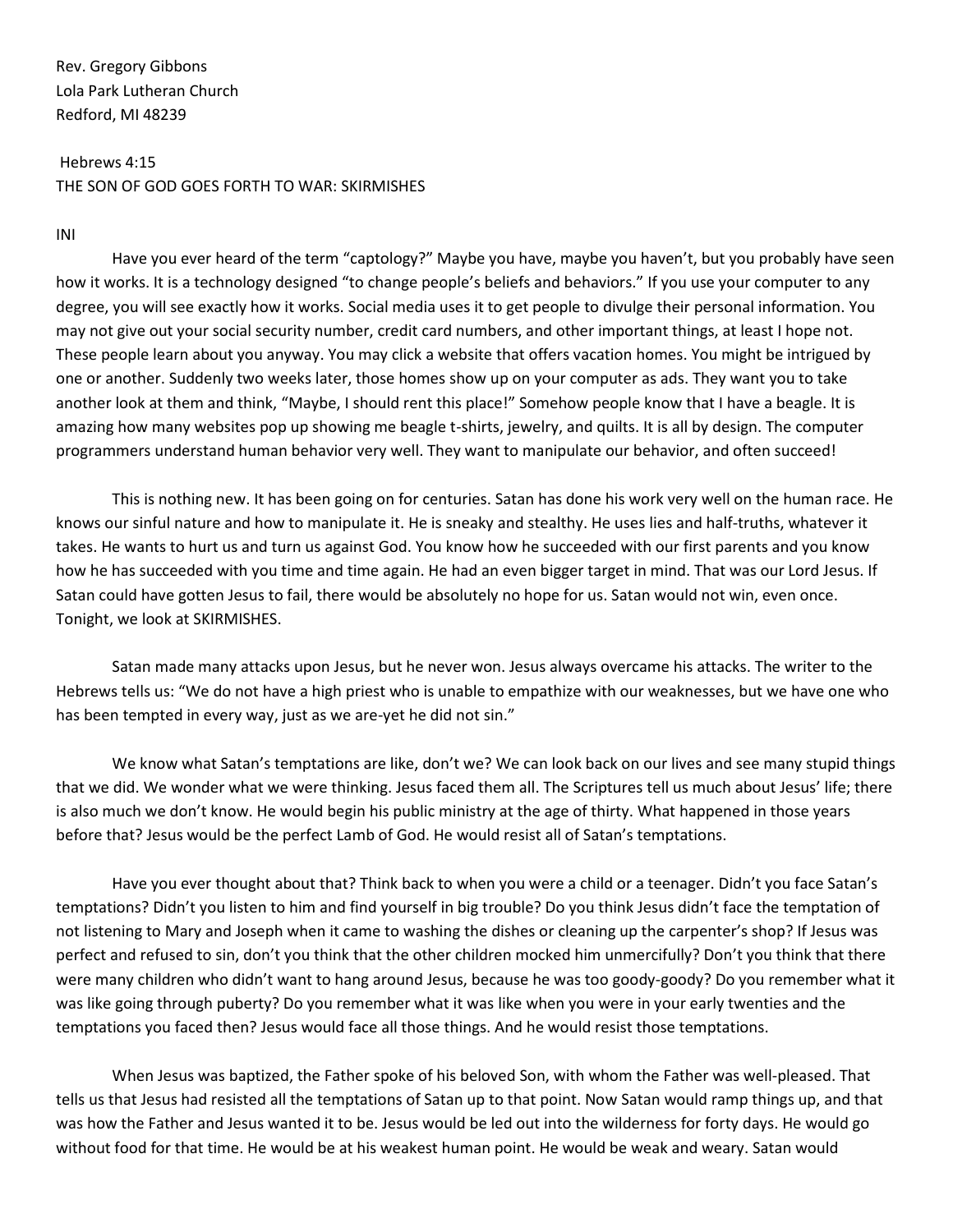confidently attack the Son of God. Imagine Satan trying to act as though he were your friend, smiling all the time, and waiting for the right time to strike!

Remember that all of Satan's temptations are a variation of the very first one that he used on Adam and Eve: "Did God really say?" He would try to get Jesus to doubt what the Father had said. The first temptation simply asked Jesus to turn stones into bread. Could he really trust that he was the Son of God? Could he really trust that the Father would provide for him in the wilderness? Jesus would resist him saying, "It is written: 'Man shall not live on bread alone, but on every word that comes from the mouth of God.'"

The second temptation turns things around, trying to make Jesus show a false trust in the Father by throwing himself down from the pinnacle of the temple in Jerusalem, trusting that the angels would protect him. He answered that one from Scripture as well: "It is also written: 'Do not put the Lord your God to the test.'"

Finally, Satan appealed to the fleshly desires we all have. He tried to flatter Jesus, enticing him with all the power, wealth, and glory this world has to offer. Jesus wouldn't have to suffer and die. He could take his kingdom now. Wealth and glory sounded so much better than suffering. Jesus responded: "Worship the Lord your God and serve him only."

Jesus answered all the temptations of Satan with the words of Scripture. They are true and they are powerful, more powerful than the devil. Jesus would win this skirmish with Satan, but there would be more skirmishes on the horizon. Satan would sometimes work directly and other times he would enlist others. He would enlist two men who served as high priests of Israel: Annas and Caiphas. The high priests were to represent God before the people and the people before God. These men did neither. They were only concerned about power and wealth. They wanted Jesus out of the way!

Jesus was the ultimate High Priest. He would represent the people before God, and he would represent God before the people. The High Priest would also offer up sacrifices. Jesus would not only offer up the sacrifice, he was the sacrifice. He would offer himself for the sin of the world on the cross.

Jesus knows our weaknesses. He experienced every kind of temptation. He saw how weak, sinful people could lose those battles. What are the battles you fight? What temptations are you struggling with? What is your most vulnerable spot? In a national religious survey on temptation, people said that they struggled most with worry. We see that all the time. Do I have enough money? Is my job secure? Will I be able to retire comfortably? Should I invest in the stock market? Will I catch the coronavirus?

They struggle with self-control. We eat too much. We drink too much. We spend too much. We spend too much time on social media. We struggle with lust. It's hard to turn our eyes away from sexy movies, television shows, magazines and other media. We might even be tempted to view pornography. We struggle with lying. It seems so easy. We don't want to be caught, so we simply lie and lie again to cover it up. Amazingly, when asked why they gave into temptation, a few said that they enjoyed it, but most said that they really didn't know why.

I know that I struggle with many of the things on that list. You may as well. We all have our weak points. You know them and Satan knows them as well. Like captology, these things will keep popping up in our lives at some very unexpected times. Imagine if there were a brain scanner that visibly showed what we were thinking to others. Wouldn't that be a horrible thing? Imagine other people seeing your thoughts. None of us would want that to happen.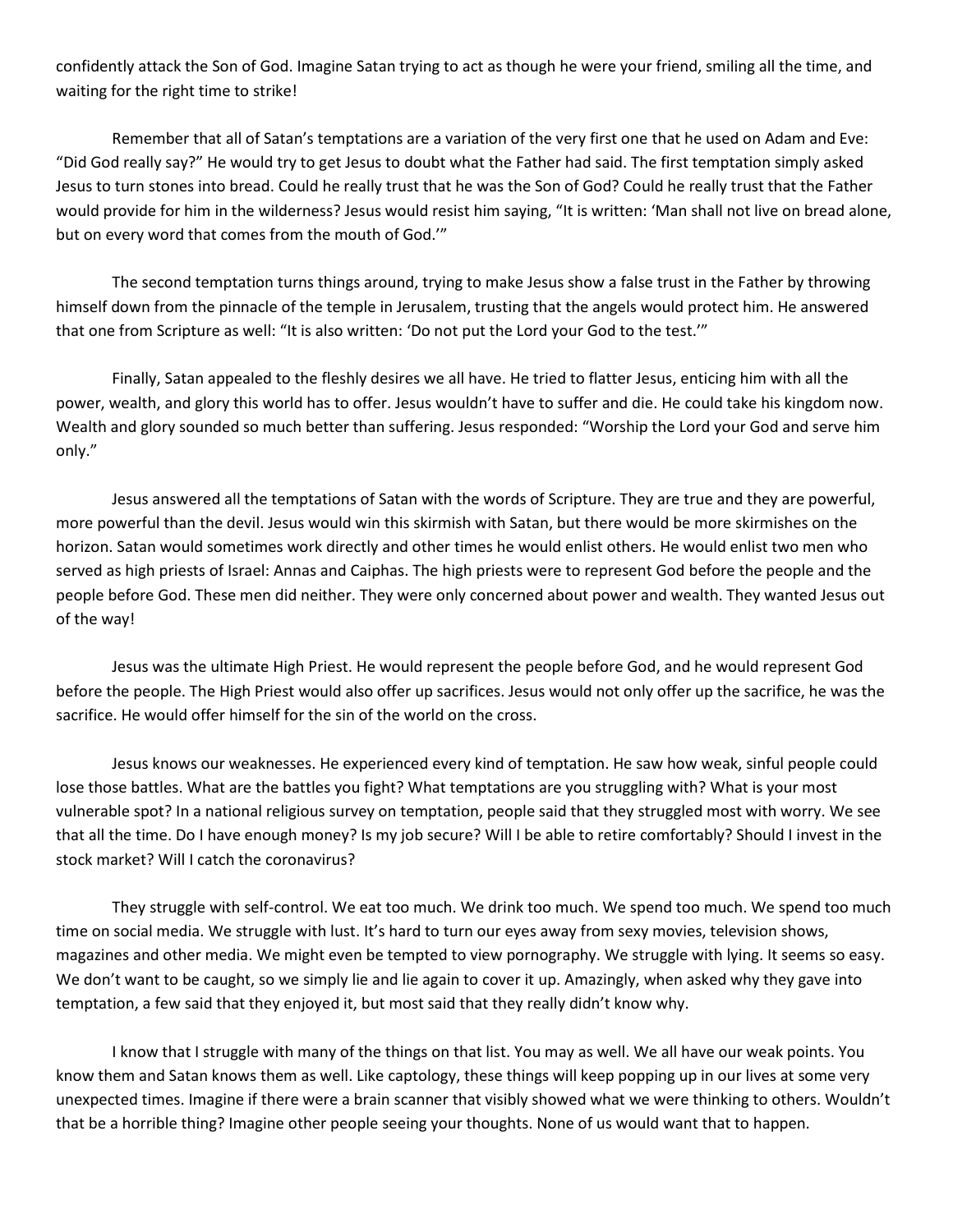Just think about our time in church. Do you ever let your mind wander during the sermon or other times? Do you just drift off into other things? You start thinking about paying bills or what's on television or how many days to vacation or fill in the blank. Do you wonder whether we already prayed the Lord's Prayer or confessed the Creed? Do you wonder what verse of the hymn we are on or what the hymn even said? Yes, that happens to all of us as well. And that is exactly what Satan wants to see. He wants to do anything to distract us, to take our focus off God's Word and his promises. We are weak and we fall over and over again. But Jesus did not fail.

Every minute of his life on earth, Jesus kept the Ten Commandments perfectly, in his thoughts, his words, and in his actions. He loved the Lord God with all his heart, soul, strength, and mind. He loved his neighbor as himself. He was a human being just like us, but he was without sin. He faced the same temptations that we do yet resisted every one of them. Throughout his entire life, Jesus remained pure!

"My food," said Jesus, "is to do the will of him who sent me and to finish his work." Jesus was always in contact with his heavenly Father. We see him engrossed in prayer, talking with his Father at every opportunity. Jesus didn't come to earth to engage in some sort of game or exercise, wondering if he could keep his own commandments as God and man. He came because we could not resist Satan's temptations. The Bible shows us some pretty great men. We call them saints: people like Abraham, Moses, David, Elijah, Peter, John, Paul, and others. But all of them were also sinners. The Bible shows us their flaws and sins. None of them could represent us. God demands perfect obedience.

The perfect obedience we needed could only be found in one man and one man alone, the man who was also God. His perfect obedience could and did count for all people. He would take our sins to the cross and we would be covered with his perfect righteousness.

We struggle, we fight, we agonize as we try to be perfect and faithful. We fail the test over and over again. We have lost many skirmishes. When we see that Jesus was perfectly faithful every second of his life, we see how great the battle really was.

Jesus knows what you are going through. He knows the struggles you face. Just as Satan knows your weaknesses, Jesus knows them as well. He is there for you. "We do not have a high priest who is unable to emphasize with our weaknesses, but we have one who has been tempted in every way, just as we are – yet he did not sin." Jesus was there. He was forsaken. He was lied about. He was hurt by the words and actions of others, even his friends. He is not some uncaring thing out there in the universe. He is one of us. He knows us and he cares. He has lived the life we could not live. He has taken all our sins to the cross and nailed them there forever. We are forgiven. Thanks be to our High Priest! AMEN.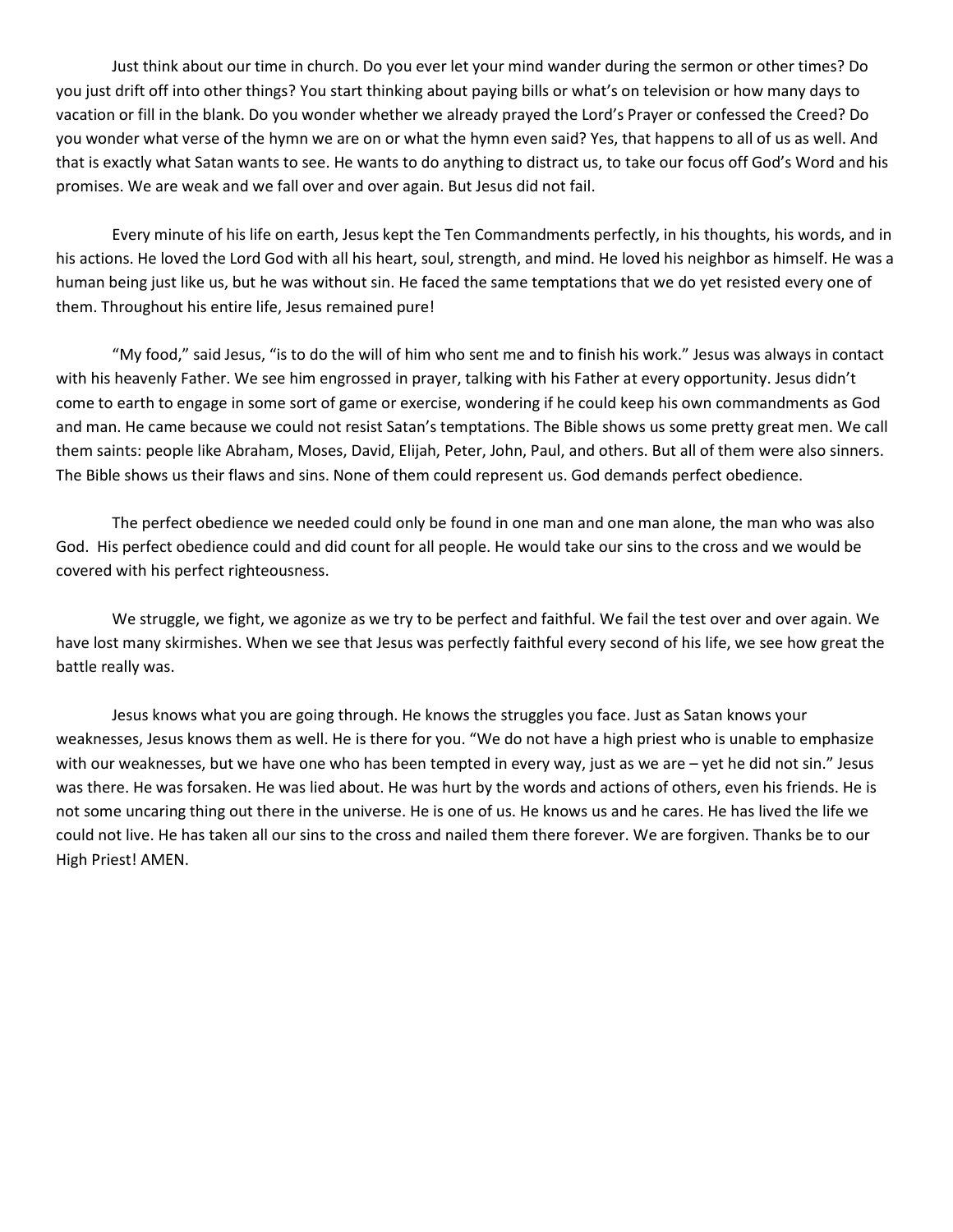Ephesians 6:12 THE SON OF GOD GOES FORTH TO WAR: RECONNAISSANCE REPORT: KNOW YOUR ENEMY

## INI

When sports teams are about to face each other, they try to be prepared. They will have scouts in the stands when that team is playing another team. They will watch what that team tends to do. They will look for the strengths and hopefully weaknesses of that team. They will see what formations the team will line up in and what that team does in that formation. You will look to come up for a defense against certain plays because hopefully, you know what is coming. You want to prepare as well as you can. You will watch videos and discuss with your staff and players what to expect. Anyone who does not prepare is foolish.

On the spiritual plane, we have to know our enemy. Sadly, most of the people in this world are totally unprepared. They don't even know who the enemy is. We face a powerful enemy. He is the prince of darkness. He is invisible. We can't physically see him with our eyes. He is evil. He wants to kill you, utterly destroy you. Left alone, we are totally helpless. St. Paul writes: "Our struggle is not against flesh and blood, but against the rulers, against the authorities, against the powers of this dark world and against the spiritual powers of evil in the heavenly realms."

That should send chills down our spine. We're not talking about some imaginary enemy, but rather one who is real and as dangerous as it can possibly get. Satan, the devil, is not some cartoon character out there with a red costume, tail, and pitchfork. He is a spirit. He was one of the angels that God created. Many have thought that he was an archangel, one of the most prominent angels. Like man, the angels had free will. Satan did not want to serve God. He wanted to be God. It is thought that pride was his original sin. The Scriptures tell us that pride goes before destruction. Satan rebelled against God. Other angels joined him in his rebellion. They were cast out of heaven, out of the presence of God. God prepared a place called hell for Satan and his demons to inhabit.

The word Satan means "enemy." He is the enemy of God and the enemy of God's people. Like an army, he and his demons are organized. They have a plan to try to destroy you. They want you cringing in fear, thinking that there is no hope. As we face the coronavirus and all the ramifications, both short-term and long-term, they are doing a very good job. They want you to think that God has abandoned you. Forget about all the promises that God gives us in his Word. They will tell you that you cannot trust God. Once again, we go back to that very first temptation: "Did God really say?"

Satan has often been called the Prince of Darkness. Darkness is the absence of light. When we are in darkness, we are gripped by fear, afraid to take even a single step, not knowing what is out there. Know your enemy! Know what he is trying to do with you and your family and your friends and the rest of the world!

Satan is indeed powerful. He is more powerful than we. He is able to do great things. But Satan is not more powerful than God. He is not almighty. He is not omniscient. He is not omnipresent. God is all those things and more. Satan has already been cast out of heaven. But he is still there until the Final Judgment. St. Peter reminds us: "Be sober, be vigilant. Your enemy, the devil, prowls around like a roaring lion, looking for someone to devour." We've all seen lions at the zoo. They are in cages. There are moats separating the lions from the visitors. The lions may roar as loudly as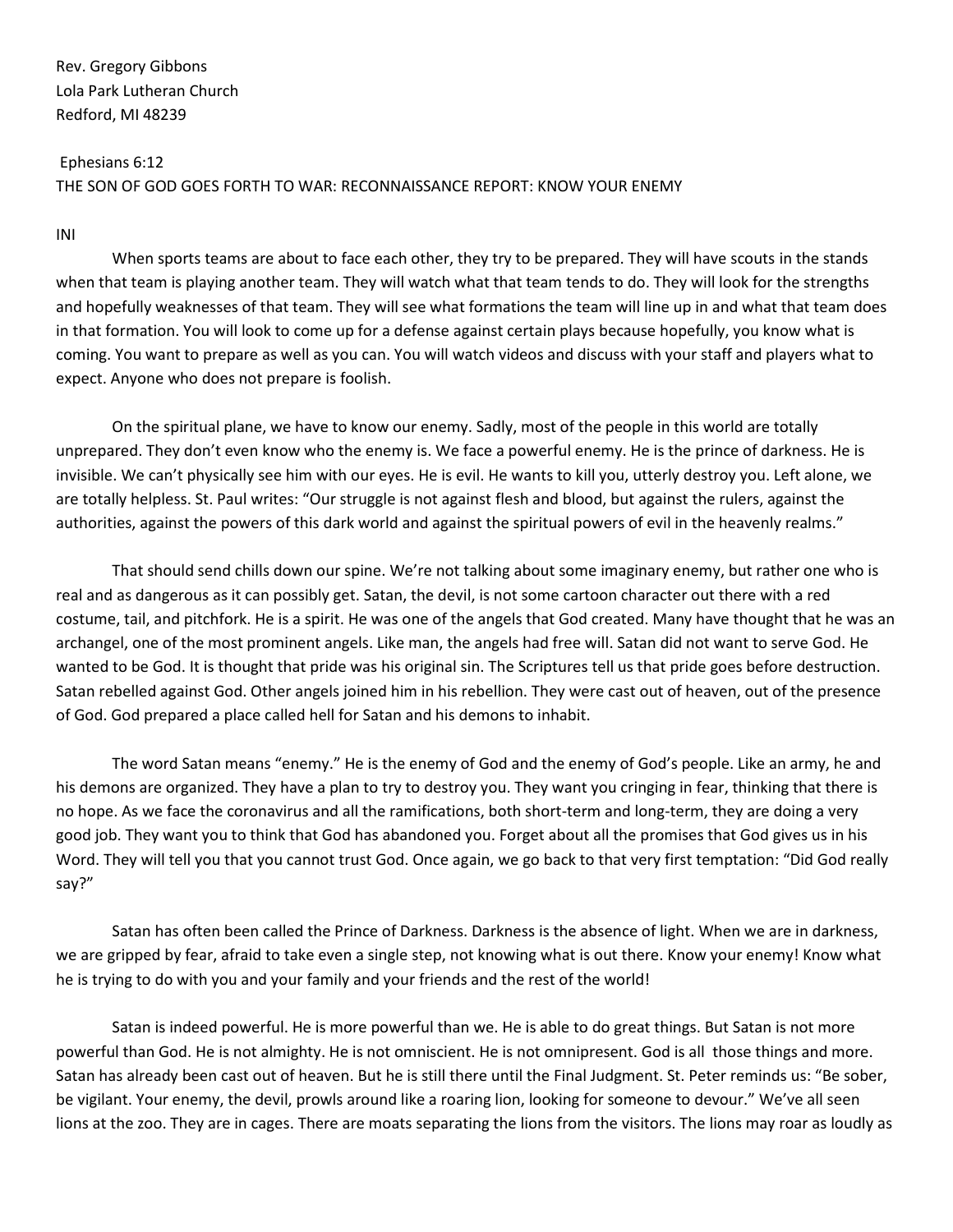they can, but they can't hurt you, unless you are stupid enough to jump over the moat or enter the cage of that lion. Then you have only yourself to blame for the consequences!

We must know the enemy and what he plans to do. At times, Satan is very smart and crafty. At other times, he is not very smart at all. He could not prevent God from accomplishing his plan of salvation as our Lord Jesus would go to the cross with the sin of the world upon him. On the one hand, he would try to prevent Jesus from doing that. On the other hand, he would try to work through Judas and Caiphas and Pontius Pilate and others to do that very thing that would bring us salvation and the forgiveness of sins and eternal life.

He is a liar. We've all been lied to. We've all lied to others. When a person is caught lying, we have a hard time trusting that person. Jesus told the unbelieving Jews the truth about their plans to kill him: "You belong to your father, the devil, and you want to carry out your father's desires. He was a murderer from the beginning, not holding to the truth, for there is no truth in him. When he lies, he speaks his native language, for he is a liar and the father of lies." Jesus knew Satan well. He knew the enemy. Jesus came to defeat that enemy.

If you live in the United States, your native language is English. If you live in Spain or Mexico, your native language is Spanish. If you live in Germany, your native language is German. You use that language, every day, all the time. Satan's native language is lying. He uses it all the time, every day. All he wants to do is to hurt, to kill, to destroy. The name devil means "slanderer." He is angry and Jealous of what Jesus has done. He wants us to be ignorant of that. I have not heard of any run on Bibles during this time of crisis. My phone has not been ringing off the hook with people of our community asking for devotional materials or what books of the Bible that they should be reading. We can have all the hand sanitizer and toilet paper in the world, but without Christ, that won't do us any good.

As I've told you many times before, Satan is very predictable. He will use two very effective lies. The first one is that you are such a good person that you don't need Jesus for anything. You are much better than others. You try to be nice to your spouse, your children, and others. That has to count for something. Even though you never had any time for God and his Word, you are better than most. The second lie is just the opposite. He will tell you that you are such a great sinner that God will never forgive you. Many people will not go to church because they have been convinced that there is no hope for them. You've done too many great and terrible sins and you are consumed by guilt. He wants you to be angry with God. He wants you to despair. He wants you to abandon God's Word so that you are in total darkness.

That is why the Son of God went forth to war. He came to destroy the works of the devil. He came to expose Satan's lies. He came to defeat him with truth and light. We have light in the church this evening. Light always defeats darkness. Even in a large dark cave, a single candle or flashlight will help. We have a greater light than that. We have the very light of the world. It is a much greater light than the sun. St. John writes in his Gospel: "In Jesus was life, and that life was the light of all mankind. The light shines in the darkness, and the darkness has not overcome it." John writes later in his Revelation: "There will be no more night. They will not need the light of a lamp or the light of the sun, for the Lord God will give them light. And they will reign forever and ever."

Darkness has not overcome the Son of God. Jesus faced Satan many times and there was only one winner. We know who it was and is and ever will be. It is our Lord Jesus! In the Star Wars movies, Luke Skywalker defeated Darth Vader in a battle of light sabers. In real life, Jesus and Satan both used the cross as their weapon. Satan thought that he had beaten Jesus as the Son of God lay dead on Good Friday afternoon. His body was laid in a grave and sealed tight with a stone. But Jesus had given the promise that he would rise again and rise he would! The cross was the ultimate weapon that would defeat all our enemies: sin, death, Satan and our own sinful flesh. Satan is defeated, eternally, but like a terrorist who is cornered, he wants to kill as many others as he can.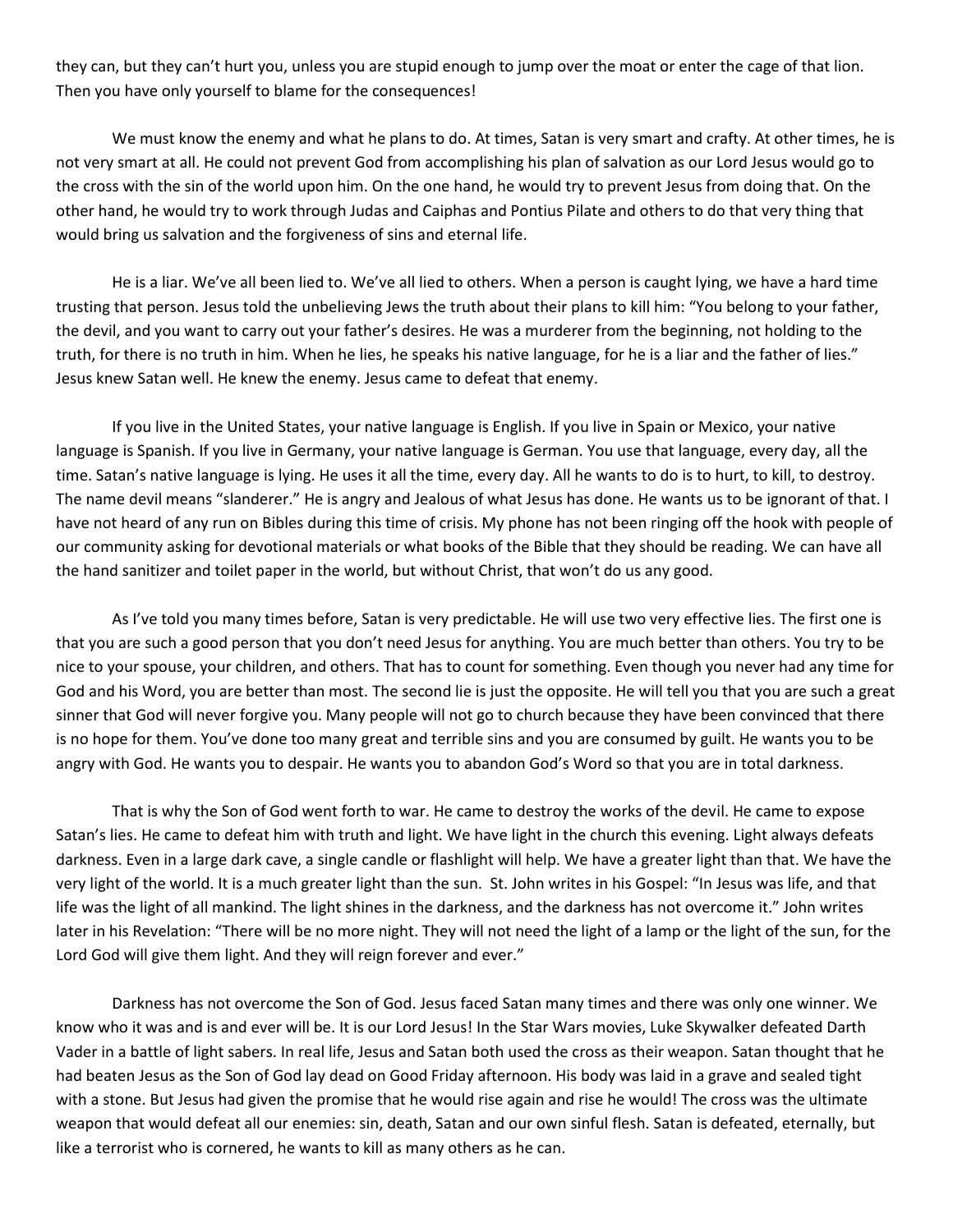We have been given the wonderful gift of faith. We can see Jesus for who he really is. Even though he looked like any other human being, he was the very Son of God. We always look beyond Good Friday to Easter, knowing that Jesus would accomplish everything that the Father sent him to do and everything that he said he would do. Jesus is truth. Truth always defeats lies. Light always defeats darkness.

We would not go into a dark cave without some kind of light: a flashlight, a lantern, a torch. That would be foolish. The brighter the light, the better off we are. Why would we want to stumble around in the darkness of this world without the light of our Lord Jesus Christ? That would be even more foolish. This past Sunday, we looked at the story of the man who was born blind. Jesus gave him the gift of physical sight. Even more importantly, he gave him the gift of spiritual sight. He could clearly see who Jesus was. He would be continually questioned by those who hated Jesus and he kept saying the same thing: "One thing I know. I was blind, but now I see!"

Do you see it? Do you see your sins that would take our Lord Jesus to the cross? Do you see how many times you listened to Satan's lies? Do you see the total inability you have to resist all of Satan's temptations? Have you ever been gripped by fear or despair, thinking that God would never forgive a sinner like you? We know that the sins we commit most often are the sins that affect us personally. Whether those sins are greed, fear, doubt, envy, jealousy, lust, anger, selfishness, discontent, lying, or many more, Satan will try to get us to commit those sins. If he can't get us to fall, he will try to get us to despair. Know the enemy and the tactics he uses!

Know your Savior! Know who he is and know what he did for you, for me, and for the world. Know that he came into this world for you. Know that he lived for you. Know that he died for you. Know that he paid the price for your sin by his holy, precious blood, and by his innocent suffering and death. Know that he rose for you, destroying the power of sin, death, and Satan. Know that he has a place prepared and reserved for you in heaven. Know that there is a world out there where so many people do not know these things. Pray that God uses you to bring light and truth to others so that they may see the hope that we have.

Know the enemy and his lies! Know the Savior and his truth! AMEN.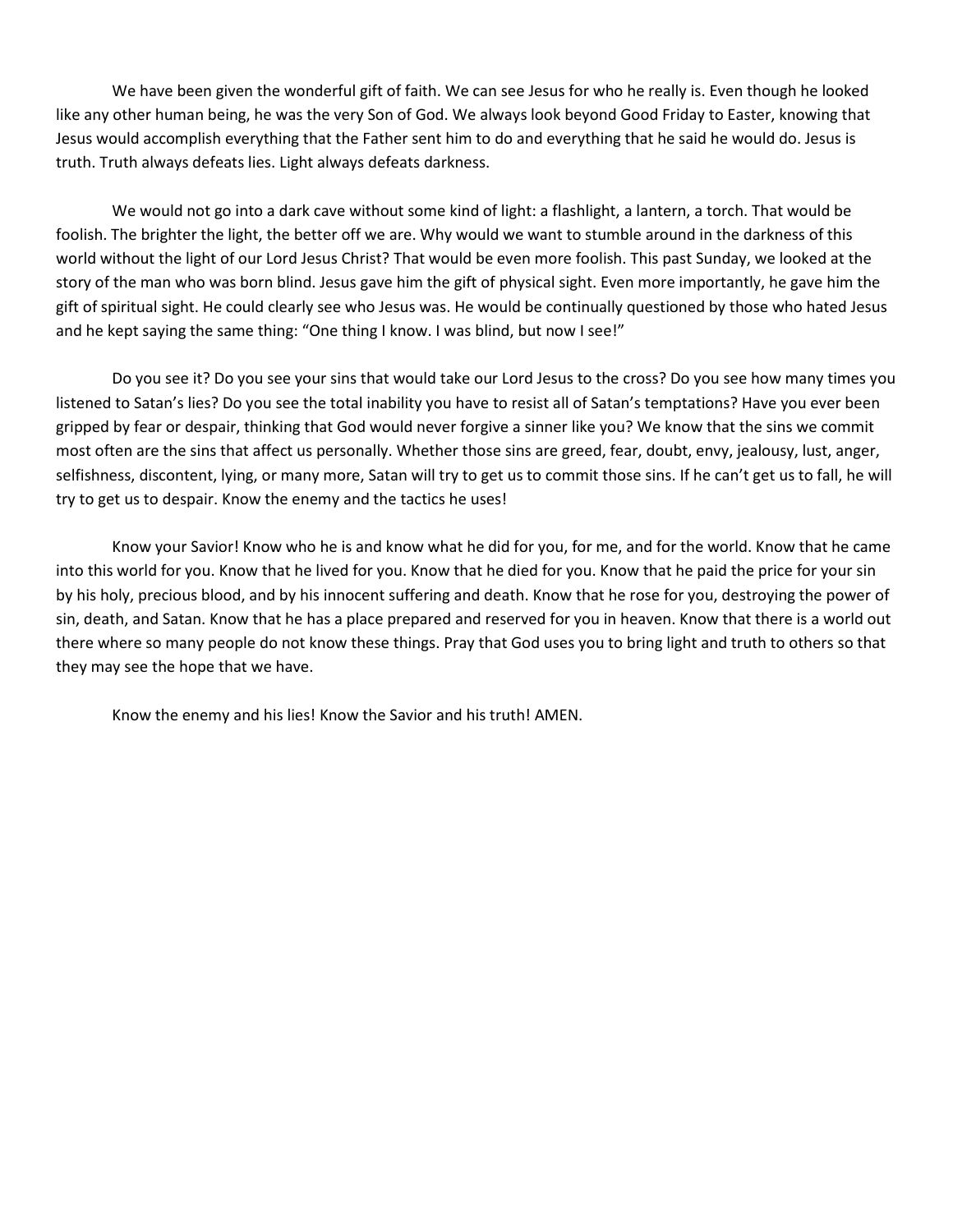John 6:66-68 THE SON OF GOD GOES FORTH TO WAR: THE WARRIOR REJECTED BY MANY FOLLOWERS

INI

I have been privileged to officiate at many weddings. I think of all the time and planning that couples put into their big day. Everyone was happy as they said their vows and exchanged rings and had a big celebration with all their family and friends. They promised to love one another and respect one another and cherish one another, in good times and bad, in sickness and health, in poverty and wealth, until death parted them.

I would love to say that all the couples that I married are living happily ever after. You know that I can't say that. No pastor can. Sadly, sin shows its ugliness all the time. What did it take to break up a couple? How many disagreements and arguments? Did someone just get disgusted over the other's habits? Was there abuse by alcohol and drugs? Was there unfaithfulness? Was it verbal or physical abuse? What causes the "Wow" to turn to "Ugh"? There are many times I've cried when I heard of marriages breaking up.

And there are many other times that I have cried as well. I have confirmed many young adults who at one time in their lives stood before the church and confessed that Jesus was the most important thing in their lives and they were willing to suffer anything, even death, rather than fall away from him. Some left him after many years. Some left after they went to college. Some didn't even bother to pick up their confirmation picture. The same thing happened during our Lord's ministry. This evening we see THE WARRIOR REJECTED BY MANY FOLLOWERS.

This was the turning point of Jesus' ministry. For two years the crowds kept growing. Jesus was the one that everyone wanted to hear, the one everyone wanted to see. Remember what things were like when the Red Wings and Pistons were good and winning championships. You knew the excitement. The roars were deafening. There was Jesus in an arena as large as the Palace, feeding a crowd of 5000 men along with women and children. He did it all with two fish and five small loaves of bread. Everyone ate and was filled. And there was even more left over than what he started with. The people knew what they were going to do. They would make Jesus their king. He would provide everything they needed for their bodies. They would do it by force, if necessary, trying to keep him in Galilee so that they would make sure that they had enough. Hoarding sounded good back then as well.

God had given his people the promise that he would take care of all their needs: physically, yes. Think of how God provided for the people in the wilderness. He provided manna and quail. Their clothing and shoes never wore out. But most of the people were afraid. They didn't trust that God would provide for them that day, let alone tomorrow. The biggest promise that God gave was that he would provide a Savior from sin. He would give them eternal life. The people didn't want that. They wanted a king who would throw the hated Romans out of the land and establish a kingdom on earth with unlimited resources for everyone. Satan had convinced the people to reject Jesus.

Jesus withdrew from them, but they followed after him. The next day they found him and began, once again, to talk about bread. Then Jesus said: "I am the Bread of Life. Whoever comes to me will never go hungry, and whoever believes in me will never be thirsty." What in the world was he talking about? He said that he had come from the Father in heaven. He said that he was the true bread from heaven and that anyone who "ate" him, that is, received him by faith would live forever. He would raise them from death on the Last Day. But they stopped listening. If you had been there, it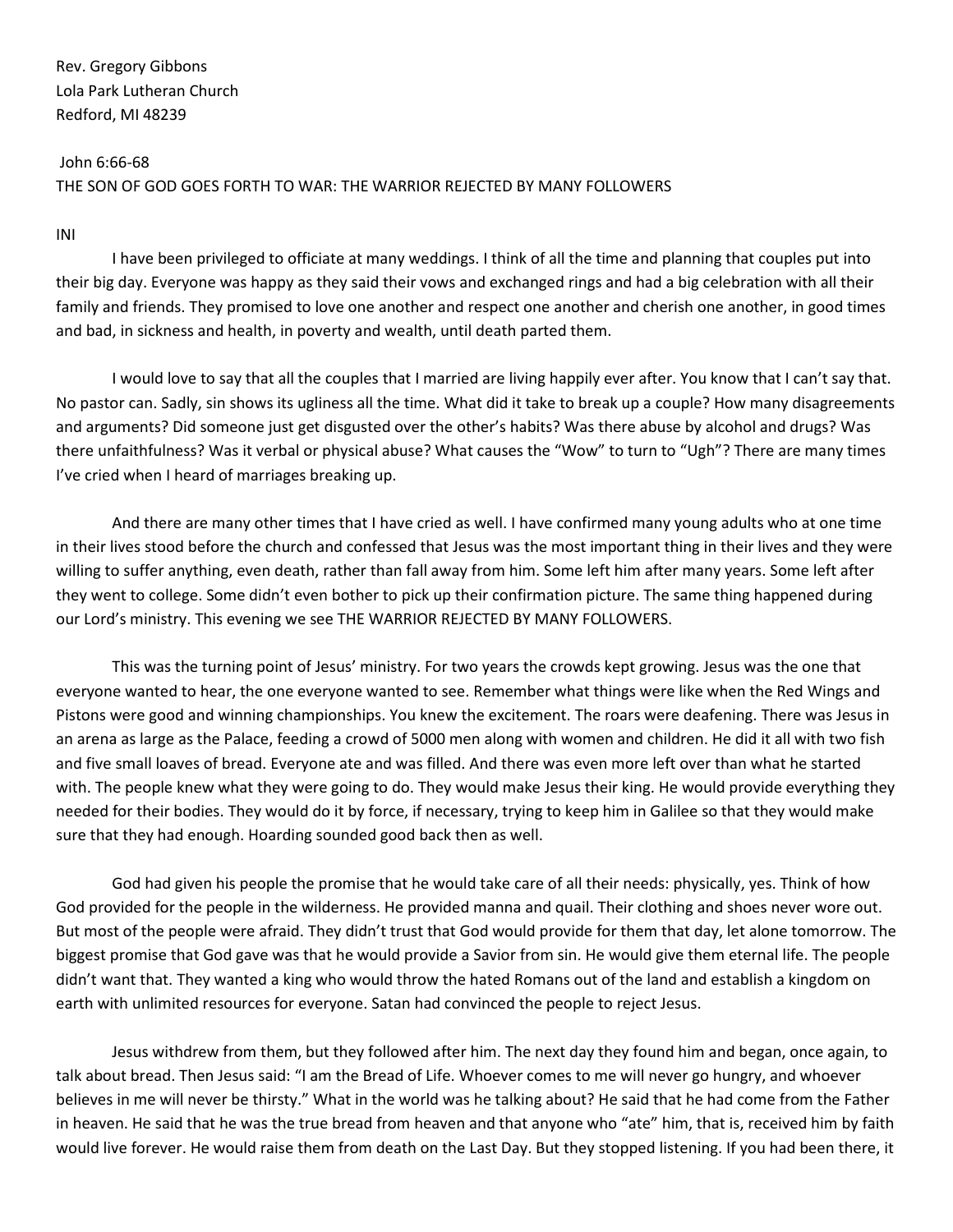would have been like Lion fans leaving Ford Field in the fourth quarter after the Lions threw an interception and the game was lost! Many simply headed home.

But it wasn't just the people who had just a passing acquaintance with Jesus. There were people who called themselves his disciples. They had followed Jesus for some time. They had listened to what he said. They heard his parables. They saw many of his miraculous signs beyond the feeding of the 5000. This was simply too much. "On hearing it, many of his disciples said, 'This is a hard teaching. Who can accept it?'" And right after that, we hear: "From this time, many of his disciples turned back and no longer followed him."

It seems hard for many of us to believe that people would desert our Lord so quickly. Jesus had showed nothing but love to everyone throughout his ministry. Some of those people who were following him were perhaps people that he had healed of some disease or deformity. He would soon make his final journey to Jerusalem where he would lay down his life for the sin of the world. He was preparing the troops for what was to come. And many of them leave! They did not believe that Jesus had the authority or power to bring eternal life. They reject him. They divorce themselves from him. They leave in disgust and plan to never come back. Wow!

Satan had gotten to the people. He convinced them that they had no hope. He convinced them that Jesus couldn't possibly be who he claimed to be. He convinced them that they really didn't need Jesus in their lives. After all, they were God's chosen people, descended from Abraham. That should count for something. In fact, it should count for everything. Sin wasn't all that damning, was it? Why would they want or need a Savior? And if they did, they certainly didn't want this man.

We have certainly heard a lot about social distancing in the last few weeks. That has been going on as long as the world existed. People have tried to distance themselves from God. Adam and Eve tried to hide from God in the Garden of Eden after they had rebelled against God and disobeyed him. People have invented new religions designed for them to feel better, to earn their way into God's good graces. Sadly, they are on a swift path to hell.

Satan has also worked hard, making inroads into the Christian Church. There are many denominations that call themselves Christian that take Christ and his atoning work completely out of the picture. They tell their people that the Bible is not reliable. They tell people that Jesus was just a man. They tell people that Jesus never did miracles and that his body is still rotting in some grave in Palestine. Satan works hard through the godless universities and their professors who mock anyone who calls themselves followers of Jesus. The media laughs when Christians say that they are praying during this time of crisis. There are many who say that they are done with Christianity. They fell for it once in their lives and they won't come back. And there are growing numbers of atheists who say that there is no God and never was. Satan is very convincing. He wants to drag as many to hell as he possibly can.

During this time of crisis one of two things will happen. We will either draw closer to God or we will drift farther away. Many are spending more time in prayer, spending time studying the Scriptures, reading devotional material, looking for ways that they can serve their neighbor. Others want nothing to do with God. They blame him for not giving them what they want, just like the people after the feeding of the 5000. When this is all over, many of our churches that are presently closed for worship will be filled with people singing God's praises or they will be empty with people who decided that they would leave too.

Jesus saw the people leaving. He turns to the Twelve and asks, "You do not want to leave too, do you?" Jesus gave them the opportunity to respond. Was there emotion in his voice? Did he give them the opportunity to see which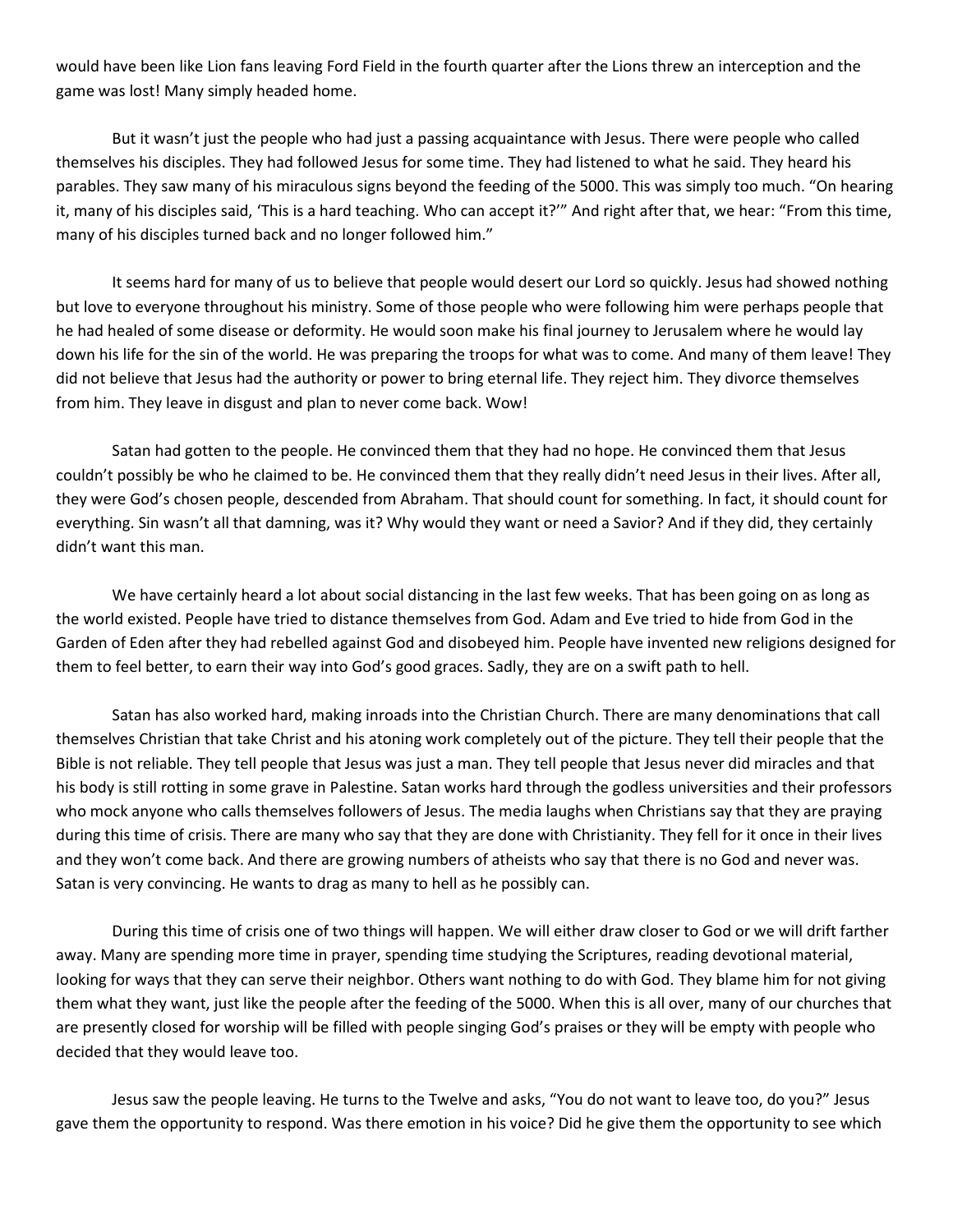of their friends and family members were leaving? Did they hesitate? We don't know, but we do know this. His words of life will draw us ever closer to him.

Simon Peter answered him, "Lord, to whom shall we go? You have the words of eternal life." Peter is such an interesting man. He had the highest highs and the lowest lows. Like us, there were times that he was cowering in fear and other times he was rock solid in his faith. When he was with Jesus, he made some of the greatest confessions. This was one of those times. He said that there was no other place to go. He was where he needed to be, with our Lord. And that is what we must confess as well.

Jesus has the words of eternal life. They are all written here in his Word, the Bible. They tell us everything we need to know. We aren't the first people to face a crisis. We aren't the first people to face deadly plague. We aren't the first people to wonder about our physical security and food and money. Some are looking for the government to save them. The writer of Psalm 146 says: Do not put your trust in princes, in mortal men, who cannot save. When their spirit departs, they return to the ground; on that very day their plans come to nothing. Blessed is he whose help is the God of Jacob, whose hope is in the LORD his Go, the Maker of heaven and earth, the sea and everything in them – the LORD who remains faithful forever."

Many of our parents and grandparents went through the great Depression and two world wars. They had crops that failed and no jobs readily available. They didn't have Social Security and pensions and 401K's. They did have wellworn Bibles. They went to church. They trusted that the Lord would provide, and he did! We have the same God. He enables us to examine our priorities and see what is truly important and essential. Is God at the top of your list?

We know what our Lord Jesus was willing to do. He was willing to sacrifice everything, including his life, so that you and I might have eternal life. He went to the cross, taking all of our sins, including our doubts and fears. He took those sins and paid their price. He is the Way, the Truth, and the Life. He is the Light of the World. He is the Resurrection, the Good Shepherd. And he is the Bread of Life!

False prophets will come. They always have. They will try to tell us that we really don't need Jesus. They will encourage you to leave him, now! But we have the one thing we need. He promises to be with us, even as we face trials and difficulties. He will lead us on to our heavenly home. We don't know what tomorrow will bring. We might not even have a service for Easter Sunday. But we live in the joy of Easter every day. Our Lord Jesus defeated death, and nothing can change that.

Satan, the world, and our own sinful flesh will continue to assail us. We have everything we need. When our Lord asks us, "You don't want to leave too, do you?" we answer, "Lord, to whom shall we go? You have the words of eternal life!" AMEN.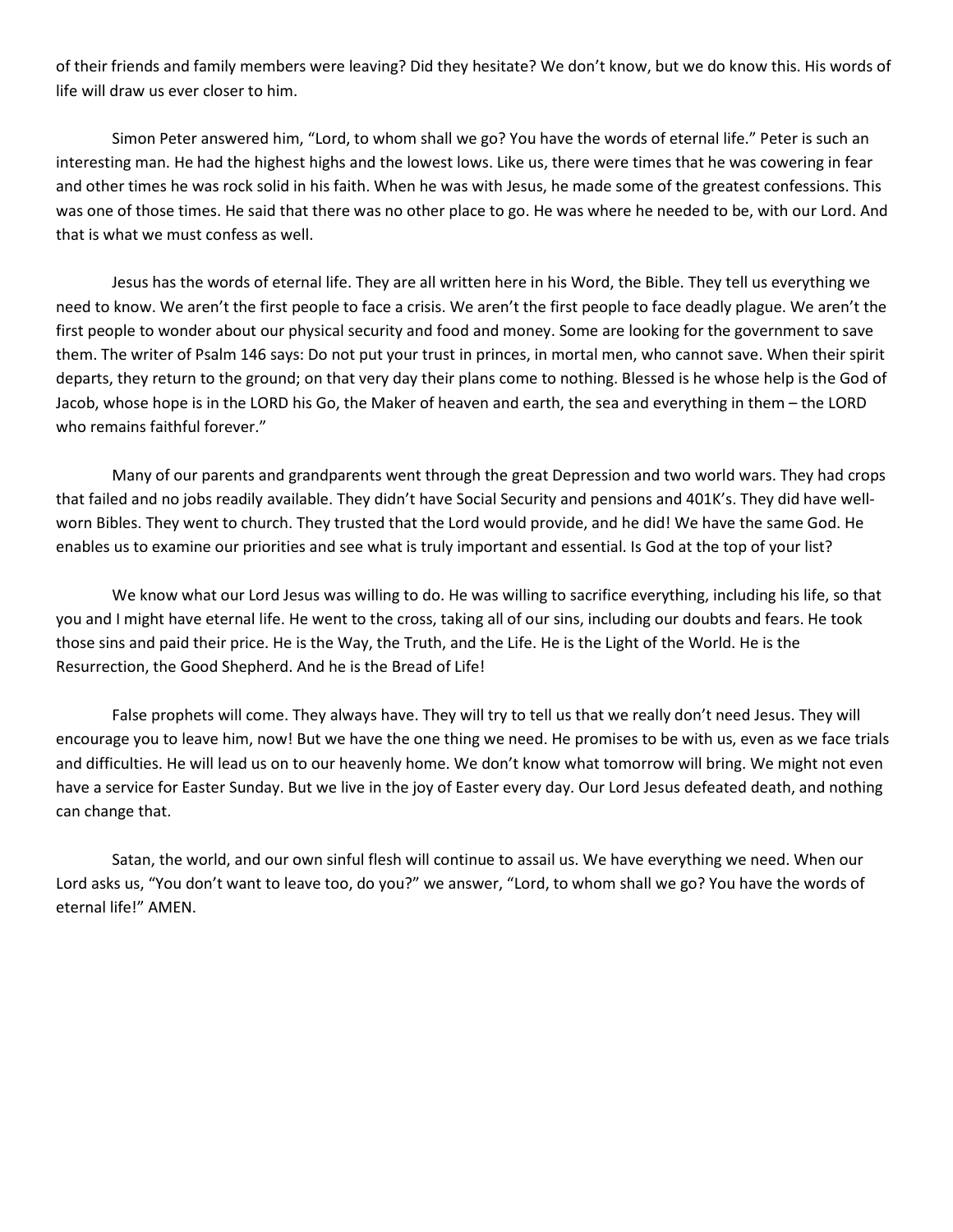#### John 18:38

THE SON OF GOD GOES FORTH TO WAR: THE WARRIOR FACES SATAN'S ALLY, THE WORLD

## INI

The older I get, the more I see what Pontius Pilate was talking about when he asked the question: "What is truth?" During these days of the coronavirus pandemic, you can turn on any channel of the news and listen to experts telling you what their version of the truth is. You have politicians and doctors and journalists. Each one will tell you his or her version of "the truth." Is this virus something as bad as the black plague? Will it kill untold millions of people? Is it something worse than the flu? Should the entire nation be quarantined for the next three months? Should we open up businesses in the next three weeks and simply see what happens? Can small businesses survive a shutdown for months? Will there be a recession or even a depression? Will churches be shut down for months? Will many churches survive? These are all good questions. We don't have the answer to them. We would all like the answer to them. We don't know what the truth is.

We live in a world where most people do not believe in absolute truth. They view truth as something relative. You have your truth and I have mine. There is such a thing as absolute truth and it is found in our Lord Jesus. In a changing, shifting world, we can always believe him and his promises. During this Lenten season, we have spent considerable time seeing our Savior go face to face with Satan, the prince of darkness. We know that Jesus would resist all the temptations of Satan, doing what we could not do. We know that Satan had allies. One of those allies is the world in which we live. Tonight, we see that THE WARRIOR FACES SATAN'S ALLY, THE WORLD!

God's truth is under attack. We see that every day. Many, if not most of the people in the world, think that the Bible is just a worthless book, not worth the paper it is printed on. They believe that there is no God. They believe that only man has the solution to the problems that we face. They believe that there is no heaven and they believe that there is no hell. They believe that Jesus, if he really existed, was only a man. They believe that he was not born of a virgin, did not perform miraculous signs, and certainly didn't rise from the dead. Many of the people who believe these things are people that you know, people you work with, even members of your own family. Are they right? Perhaps you even find yourself questioning these things.

Jesus was before the Roman Governor Pontius Pilate. Pilate was awakened early in the morning as some angry Jewish leaders brought him a man and demanded that he be put to death immediately. They didn't even have a charge. They just wanted him dead. The Romans did pride themselves on justice and Pilate would examine him. There was talk about Jesus being a king. That would have made Jesus a direct threat to the Romans. But Pilate was also smart enough to know that such a claim was bogus. The Romans would be out there listening, watching, looking for any threats and signs of treason or sedition. Certainly, they were at least familiar with Jesus. There were people who would have heard his message and reported if Jesus were speaking of rebellion against the government. On the contrary, Jesus would speak of rendering unto Caesar what was Caesar's and unto God, what was God's. Pilate could live with that.

Jesus would answer Pilate: "You say that I am a king. In fact, the reason I was born and came into the world is to testify to the truth. Everyone on the side of truth listens to me." Did you catch those words "on the side of truth"? Truth has a side. On one side is the truth, on the other side is lies. Lies can be open and blatant or they can have some truth mixed in with lies. Lies are the very opposite of truth. Truth is meant for good. Lies are meant for evil.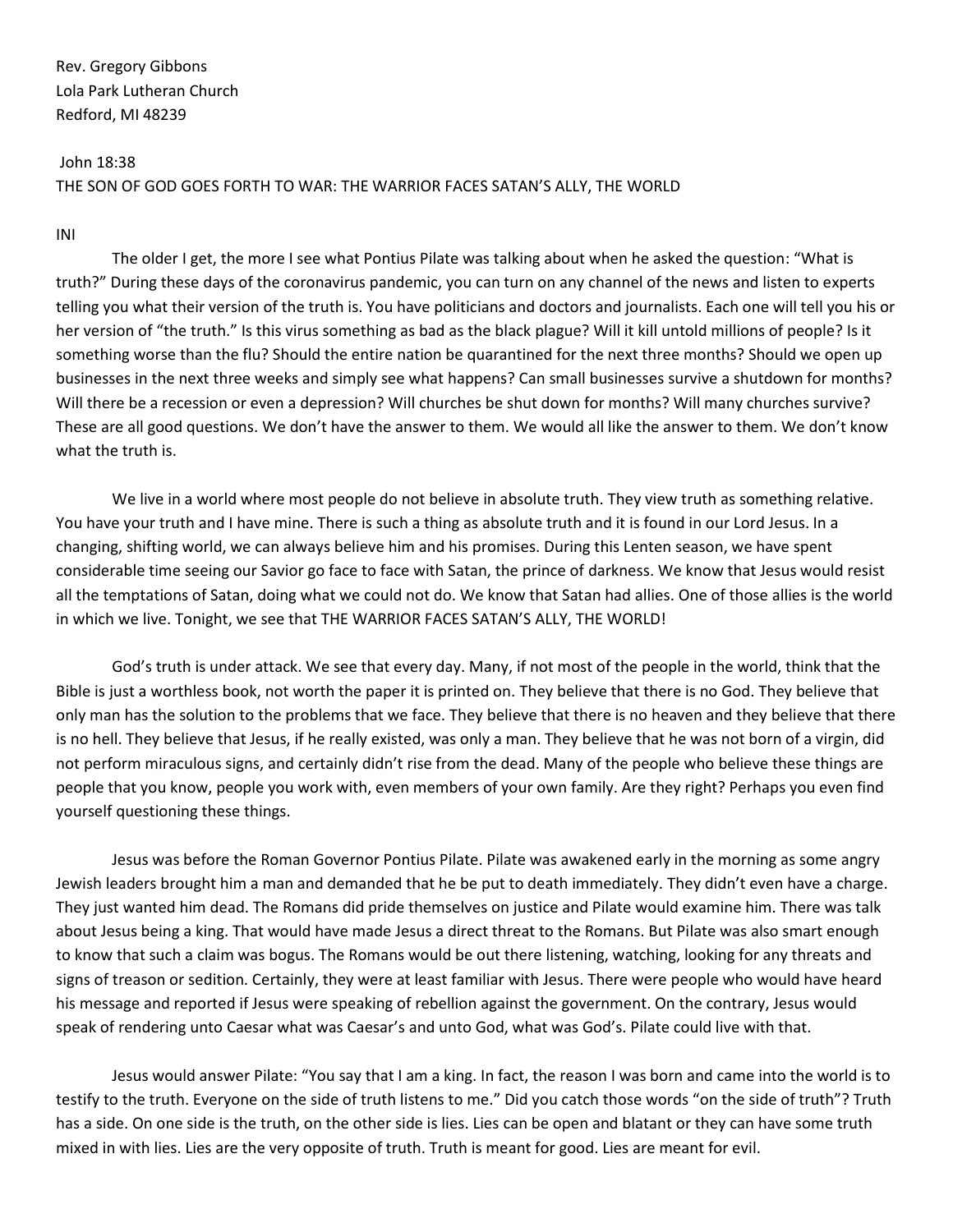Satan has an ally in the world. The world is opposed to everything that God stands for. The world around us accepts Satan's lies and challenges anyone who does not agree with it. The world claims to have answers to the big questions of life, but spouts nonsense. The world tells us that there is no God, that we just got here by mere chance, by the process of evolution. The world tells us that anyone who believes in a loving God who created everything is insane. St. John tells us: "Everything in the world - the lust of the flesh, the lust of the eyes, and the pride of life – comes not from the Father but from the world."

The world believes that Jesus and his Word are simply foolishness. That is no surprise. St. Paul told the Corinthians: "The person without the Spirit does not accept the things that come from the Spirit of God but considers them foolishness and cannot understand them because they are discerned only through the Spirit." Yes, the world will mock everything that we believe, teach, and confess. The world will laugh at us and call us morons. So what? On the Last Day, we don't have to stand before the world. We will stand before God.

The world wants nothing to do with Jesus. That is pretty plain. We live in the world. We catch the anti-Christian culture every day in movies, books, popular songs, and television shows that portray immoral lifestyles and values. We sometimes let down our guard and think, "Well, that's what it is," and are tempted to join in. It is easy to do, all too easy. We are in the world, but we are not to be of the world.

Is this all there is? If so, then we had better join the world in following its desire for wealth, pleasure, power, and glory. But this world is not the end. John writes: "The world and its desires pass away, but whoever does the will of God lives forever." The world wants us to concentrate on what passes away. We will be in this world only a short time, seventy or eighty years or so. And then what? Whatever we had will be gone. People will take our things or throw them away. Our bodies will be placed in a box and lowered into the ground.

But that is not the end. God tells us that we have an eternal soul. He has prepared a place for us where we will live forever with him. It is a place far greater than anything we can imagine on this earth. It is a place of perfect peace, joy, and love, a place where we will be reunited with the saints, a place where we will be with the Lord forever.

Everyone on the side of truth listens to our Lord Jesus. Pilate had the opportunity to listen to the truth and couldn't recognize it, even as he was staring Jesus in the face. Jesus said, "I am the way and the truth and the life. No one comes to the Father except through me." That was not a misprint. Jesus did not claim to be a way, a truth, and a life. He did not claim to be one of many ways to the Father, all of which were equally valid and acceptable. He is the truth. He is the only way that we can make any sense of life. Any man-made solutions will surely fail. He is the only one who can keep our eyes focused on the heavenly goal.

Did you notice that Jesus never said, "I'm guessing" or "I wish" or "I hope" or "I think" or "possibly" or "maybe?" He always spoke with authority, the authority that he had as the very Son of God. He said "Verily" or "Truly, I tell you." "To the Jews who had believed him, Jesus said, 'If you hold to my teaching, you are really my disciples. Then you will know the truth, and the truth will set you free."

The Scriptures tell us everything we need to know about life. The testify about Christ. Everything from Genesis to Revelation points to the one that the Father sent to be our Savior. We see our sin. We see our willingness to follow and believe Satan's lies rather than the truth. We see our willingness to be distracted by the baubles and bangles of this world, thinking that the solution to life's problems is by having more stuff. We see the attempts to make things bearable